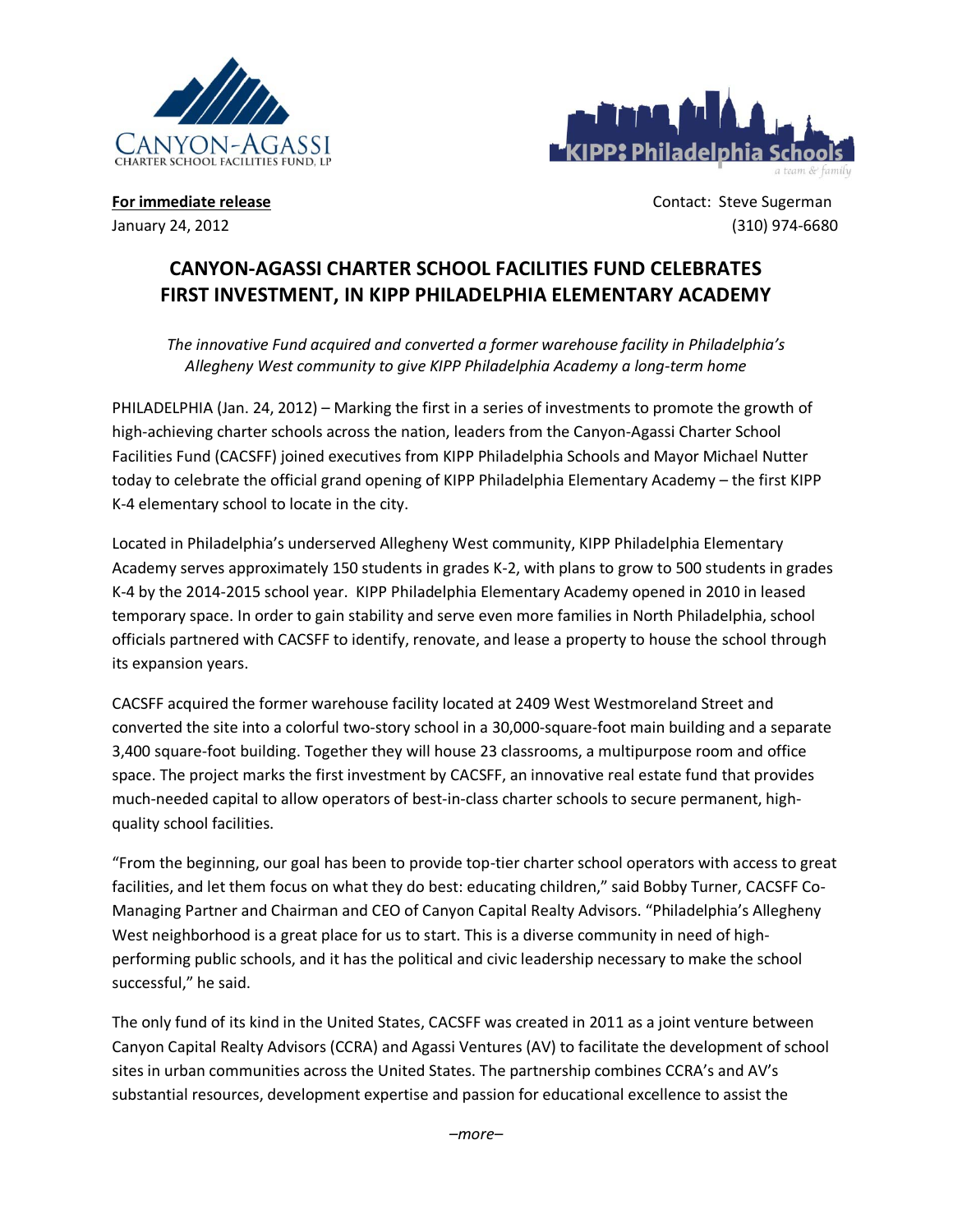## *Canyon-Agassi Charter School Facility Fund Invests in Philadelphia / 2-2-2*

charter school community in securing academically friendly, environmentally sustainable school facilities for students and teachers. Charter schools are growing at a 14.5 percent annual rate, and operators routinely cite securing suitable learning facilities as one of their greatest challenges.

"By financing quality school facilities, we are breaking down one of the biggest barriers facing charter school operators like KIPP Philadelphia Schools, and empowering these organizations to reach more students looking for alternatives to traditional public schools," said Andre Agassi, CACSFF Co-Managing Partner, CEO of Agassi Ventures and founder of the Andre Agassi College Preparatory Academy. "We are thrilled to be in Philadelphia today celebrating our first success story."

"Today's celebration of this beautiful new KIPP Philadelphia facility represents a significant step toward providing new educational opportunities to our children," said Philadelphia Mayor Michael Nutter. "KIPP schools are celebrated for achieving results with some of our city's young people. We welcome KIPP's first Philadelphia elementary school, and we applaud the efforts of the Canyon-Agassi Charter School Facilities Fund and KIPP Philadelphia for their commitment to education and to this community."

KIPP, the Knowledge is Power Program, is a national network of free, open-enrollment public schools dedicated to preparing students in underserved communities for success in college and life. KIPP currently operates 109 schools in 20 states and the District of Columbia, enrolling more than 32,000 students.

Founded by CEO Marc Mannella, KIPP Philadelphia Schools received its initial charter in 2003 and now operates four schools that serve students from kindergarten through grade 10. Eventually, KIPP Philadelphia Schools plans to grow to 10 schools – including two high schools, four middle schools and four elementary schools – serving approximately 4,400 students in two clusters.

"We are so thankful for Canyon-Agassi's commitment to supporting high-performing charter schools by investing in one of our biggest areas of need – facilities. At KIPP Philadelphia, we are working to ensure that all of our schools have a permanent home in a facility that provides the safety, comfort, and resources that our students, families, and teachers deserve. We are looking forward to laying down roots here in Allegheny West and working collaboratively with all of the other schools and organizations that are helping to bring transformative change to this community," said KIPP Philadelphia Schools CEO Marc Mannella.

CACSFF'S goal over the next four to five years is to help facilitate the development of more than 75 urban school sites for best-in-class charter school operators, creating new seats for approximately 40,000-50,000 students. The fund's second school site – in Milwaukee, Wisconsin – will be announced later this year.

The fund has the backing of a world-class group of institutional investors who share CACSFF's commitment to effecting positive societal change while pursuing positive financial returns. Anchor investors include Citi, Intel Capital, and the Ewing Marion Kauffman Foundation.